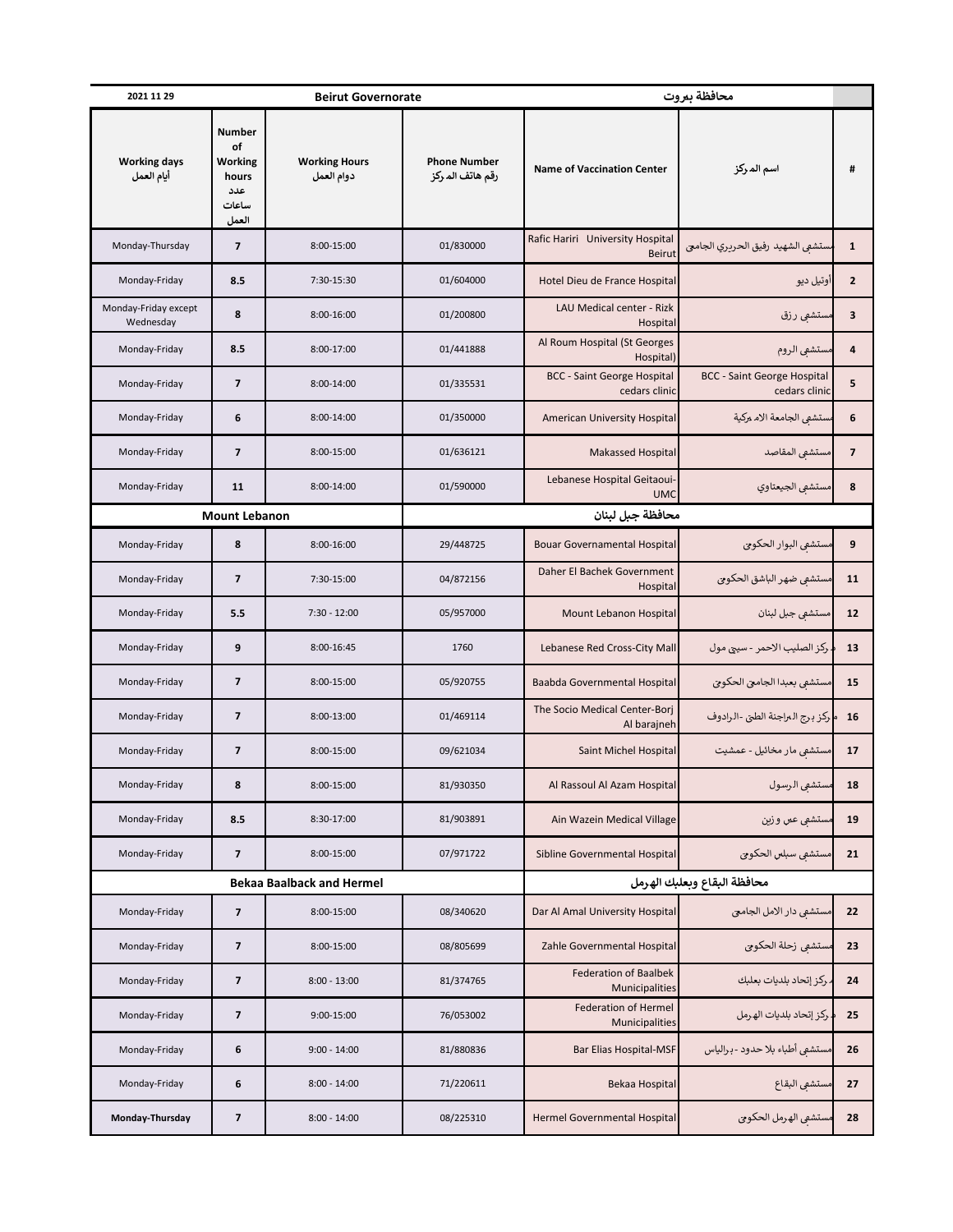| Monday-Friday               | 7.5                      | 8:00-14:00      | 08/370470             | <b>Baalbeck Governmental Hospital</b>      | مستشفى بعلبك الحكومى          | 29 |  |
|-----------------------------|--------------------------|-----------------|-----------------------|--------------------------------------------|-------------------------------|----|--|
|                             |                          |                 | 08/651738 ext:130/137 | Machghara Governmental<br>Hospital         | سستشفى مشغرة الحكومي          | 30 |  |
| Monday-Thursday             | 7                        | 8:00-15:00      | 08/591505             | Hermel Governmental Hospital               | مستشفى راشيا الحكومى          | 31 |  |
|                             |                          |                 | محافظة الشمال         |                                            |                               |    |  |
| Monday-Friday               | $\overline{\phantom{a}}$ | 8:00-15:00      | 06/385300             | Tripoli Governmental Hospital              | مستشفى طرابلس الحكومى         | 32 |  |
| Monday-Friday               | 7                        | $9:00 - 16:00$  | 06/930250             | Vaccination Center-Balamnd<br>University   | . ركز التحصس في جامعة البلمند | 33 |  |
| Monday-Friday               | 6                        | $8:00 - 14:00$  | 06/491911             | Sir Dennyeh Governmental<br>Hospital       | مستشفى سمر الضنية الحكومى     | 34 |  |
| Monday-Friday               | 8                        | 8:00-15:00      | 70/237344             | Islamic Charitable Hospital                | المستشفى الاسلامي الخمري      | 35 |  |
| Monday+Tuesday+Thursda<br>y | 8                        | 7:15-14:15      | 06/411111             | Haykel Hospital                            | مستشفى ألبمر هيكل             | 36 |  |
|                             |                          |                 | 06/643933 ext:232     | Minieh Governmental Hospital               | مستشفى منيه الحكومي           | 37 |  |
| Monday-Friday               | 6                        | 8:00-14:00      | 06/740970             | <b>Batroun Hospital</b>                    | مستشفى البيرون                | 38 |  |
| Monday-Friday               | 7                        | 8:00-15:00      | 03/842715             | Centre Hospitalier du Nord                 | مستشفى الشمال الاستشفاني      | 39 |  |
| Akkar                       |                          |                 | محافظة عكار           |                                            |                               |    |  |
| Monday-Friday               | 6                        | 12:00-18:00     | 26/690000             | Rahal Akkar Hospital                       | مستشفی رحال - عکار            | 40 |  |
| Monday-Friday               | 7                        | $8:00 - 15:00$  | 06/865065             | Al Habtoor Hospital                        | مستشفى الحبتور                | 41 |  |
| Monday + Wednesday          | 5                        | $10:00 - 15:00$ | 26/351680             | Hopital de la Paix-Qobayat                 | مستشفى سيدة السلام القبيات    | 42 |  |
| Monday-Friday               | 6                        | 8:00-14:00      | 26/695637             | Halba Governmental Hospital                | مستشفى حلبا الحكومى           | 43 |  |
|                             |                          | South           | محافظة الجنوب         |                                            |                               |    |  |
| Monday-Friday               | 6                        | 8:00-14:00      | 07/721606             | Saida Governmental Hospital                | مستشفى صيدا الحكومي           | 44 |  |
| Monday-Friday               | $\overline{\phantom{a}}$ | 8:00-15:00      | 07/411080             | Joya Hospital                              | مستشفى جويا                   | 45 |  |
| Monday-Friday               | 8                        | 8:00-16:00      | 76/060537             | Turkish hospital                           | المستشفى البركى - MEDAIR INGO | 46 |  |
| Monday-Friday               | 6.5                      | 8:00-14:30      | 07/430537             | Kana Governmental Hospital                 | مستشفى قانا الحكومي           | 47 |  |
| Monday-Friday               | 6                        | 8:00-14:00      | 07/780406             | Jezzine Hospital                           | مستشفى جزين الحكوى            | 48 |  |
|                             |                          |                 | 07/343700 ext:334     | <b>Hiram Hospital</b>                      | مستشفى حمرام                  | 49 |  |
| Monday-Friday               | 8                        | 8:00-15:30      | 07/443344             | Kharroubi Hospital                         | مستشفي خروبى                  | 50 |  |
| Monday-Friday               | 8.5                      | $7:30 - 16:00$  | 07/343400             | Jabal Amel Hospital                        | مستشفي جبل عامل               | 51 |  |
|                             |                          |                 |                       |                                            |                               |    |  |
|                             | <b>Nabatieh</b>          |                 |                       | محافظة النبطية                             |                               |    |  |
| Monday - Friday             | $\overline{\mathbf{z}}$  | 8:00-15:00      | 07/766888             | Nabih Berri Governmental<br>Hospital       | ستشفى الرئيس نبيه بري الحكومي | 52 |  |
| Monday - Saturday           | $\overline{\phantom{a}}$ | 8:00-15:00      | 76/766799             | Sheikh Ragheb Hospital                     | ستشفى الشيخ راغب حرب          | 53 |  |
| Monday - Friday             | 8                        | 8:00-16:00      | 07/550410 ext:221     | Hasbaya Governmental Hospital              | مستشفى حاصبيا الحكوى          | 54 |  |
| Monday - Friday             | 6                        | 8:00-14:30      | 27/452000             | <b>Bent Jbeil Governmental</b><br>Hospital | مستشفى بنت جبيل الحكومى       | 55 |  |